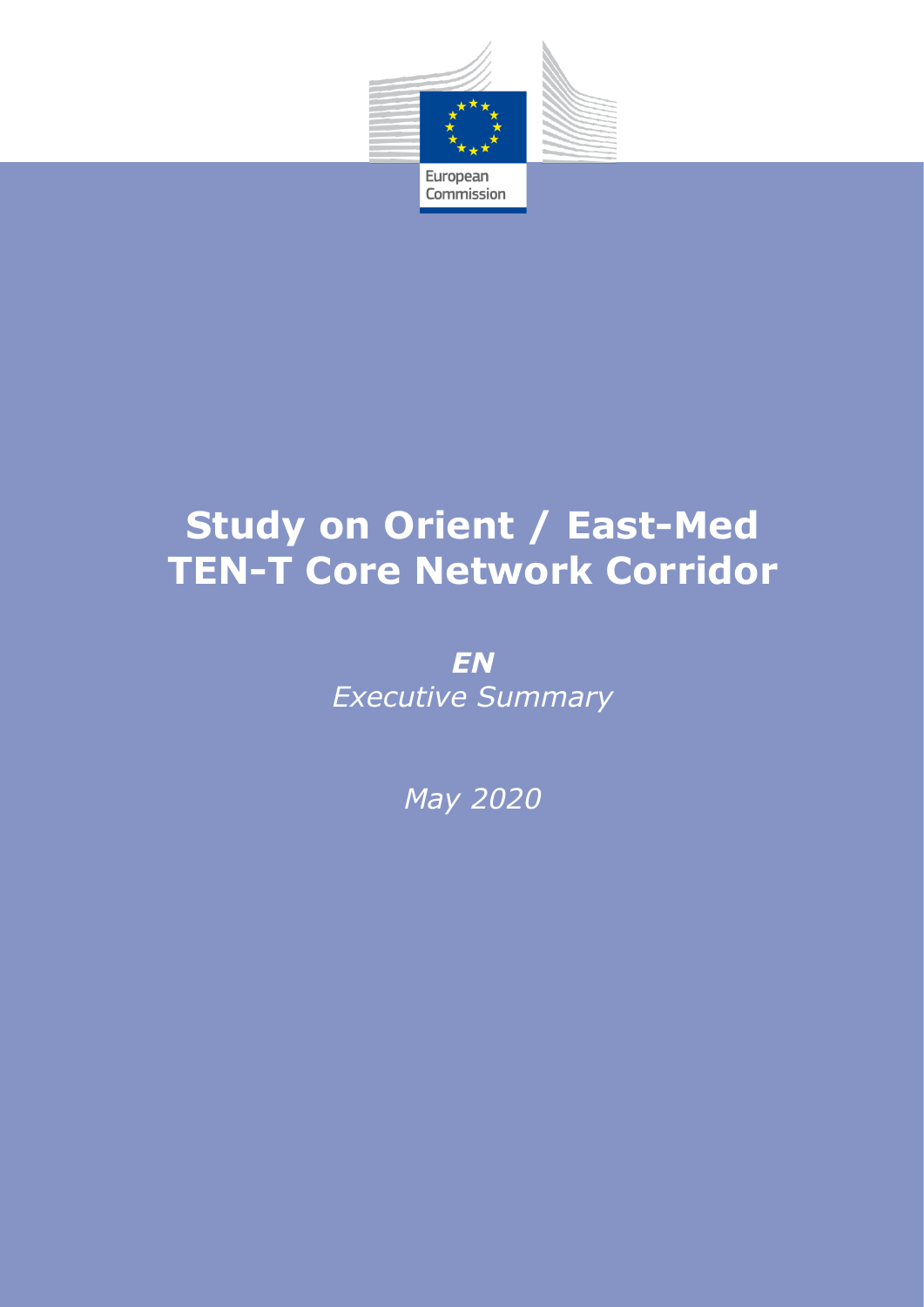

## **Abstract**

The Study on the Orient/East-Med TEN-T Core Network Corridor (OEM) contributes to the Corridor Work Plan according to the Regulations 1315/2013 (TEN-T Guideline) and 1316/2013 (CEF) for one of the 9 TEN-T Core Network Corridors (CNC). It was elaborated between 2018 and 2020 by a Consultant team on behalf of the European Commission (DG MOVE), comprising of iC consulenten (Austria), HaCon (Germany), ITC (Bulgaria), Panteia (Netherlands), PwC Advisory (Italy), Railistics (Germany) and SYSTEMA (Greece).

The results of the study formed the major input to the Fourth Work Plan of the European Coordinator and were presented and discussed with the OEM Corridor Forum.

In a 1<sup>st</sup> phase of the  $3<sup>rd</sup>$  comprehensive CNC study, the existing and expected future gaps in the Corridor's multimodal transport infrastructure against the Regulations' stipulations were again identified. A new focus was placed this time on monitoring the progress of CNC implementation by regular stakeholder surveys. Moreover, new meeting formats and ad-hoc analyses were held to support the Coordinator's work.

Besides an integrated Multimodal transport market study, which provides data for decarbonization impacts, the previously established methods to estimate socioeconomic impacts of Corridor investments and also to cluster mature projects and projects suitable for sustainable financing sources were also applied.

## **Disclaimer**

The information and views set out in this study are those of the authors and do not necessarily reflect the official opinion of the Commission. The Commission does not guarantee the accuracy of the data included in this study. Neither the Commission nor any person acting on the Commission's behalf may be held responsible for the use which may be made of the information contained therein.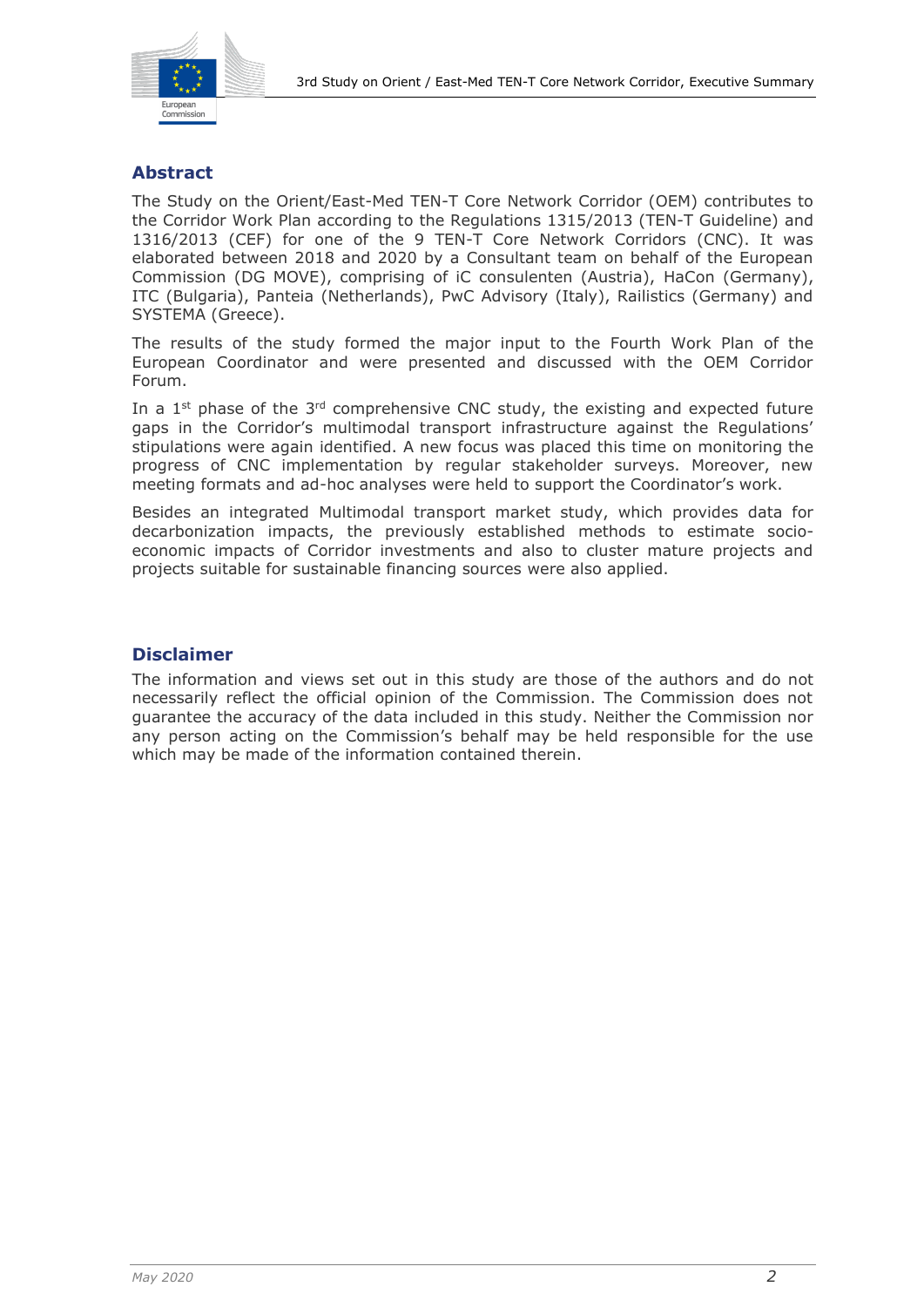

# **Scope and Structure of the 3 rd Study**

The present study is the actual monitoring document on the state of evolution of the TEN-T Core Network Corridor "Orient/East-Med" (OEM) in compliance with TEN-T Regulation No. 1315/2013<sup>1</sup>, taking also into consideration the CEF Regulation No.  $1316/2013<sup>2</sup>$ . It was elaborated during 2018-2020 by a European multi-national study team led by iC consulenten on behalf of the Directorate-General Mobility and Transport of the European Commission. The study builds up on the  $2<sup>nd</sup>$  study on the OEM CNC, conducted during 2015-2017.

The results of the study established the basis for the European Coordinator for the OEM Corridor, Mathieu GROSCH, to draw up the Corridor's Fourth Work Plan, benefiting also from the support mechanism of the OEM Corridor Fora and dedicated Working Groups' meetings, whereby interim results and topics of specific interest to the Corridor were presented and discussed on a regular basis.

Being a comprehensive corridor study, it primarily entailed the identification and description of the Corridor's characteristics, a demand forecast (Multi-modal transport market study) and a compliance check of the Corridor's technical parameters with the standards set by the TEN-T Regulation, in order to identify bottlenecks that actually hamper the operational efficiency and seamless functionality of the Corridor. These were subsequently compared against a project list of accomplished, on-going and planned projects, leading to the identification of persisting gaps by 2030. Corridor related project lists also allowed the projects' clustering according to their maturity.

In addition to the previous project phases, the scope of the current project has been enriched by semi-annual monitoring of the projects' implementing stages and their financing.

## **The Alignment of the Orient/East-Med Corridor**

According to Regulation No. 1316/2013 and clarifications agreed with Member States, the Orient/ East-Med Corridor, as depicted below, consists of the following multimodal parts:



#### **Figure 1: OEM Corridor Alignment**

<sup>1</sup> REGULATION (EU) No 1315/2013 OF THE EUROPEAN PARLIAMENT AND OF THE COUNCIL of 11 December 2013 on Union guidelines for the development of the trans-European transport network…

 $^2$  REGULATION (EU) No 1316/2013 OF THE EUROPEAN PARLIAMENT AND OF THE COUNCIL of 11 December 2013 establishing the Connecting Europe Facility…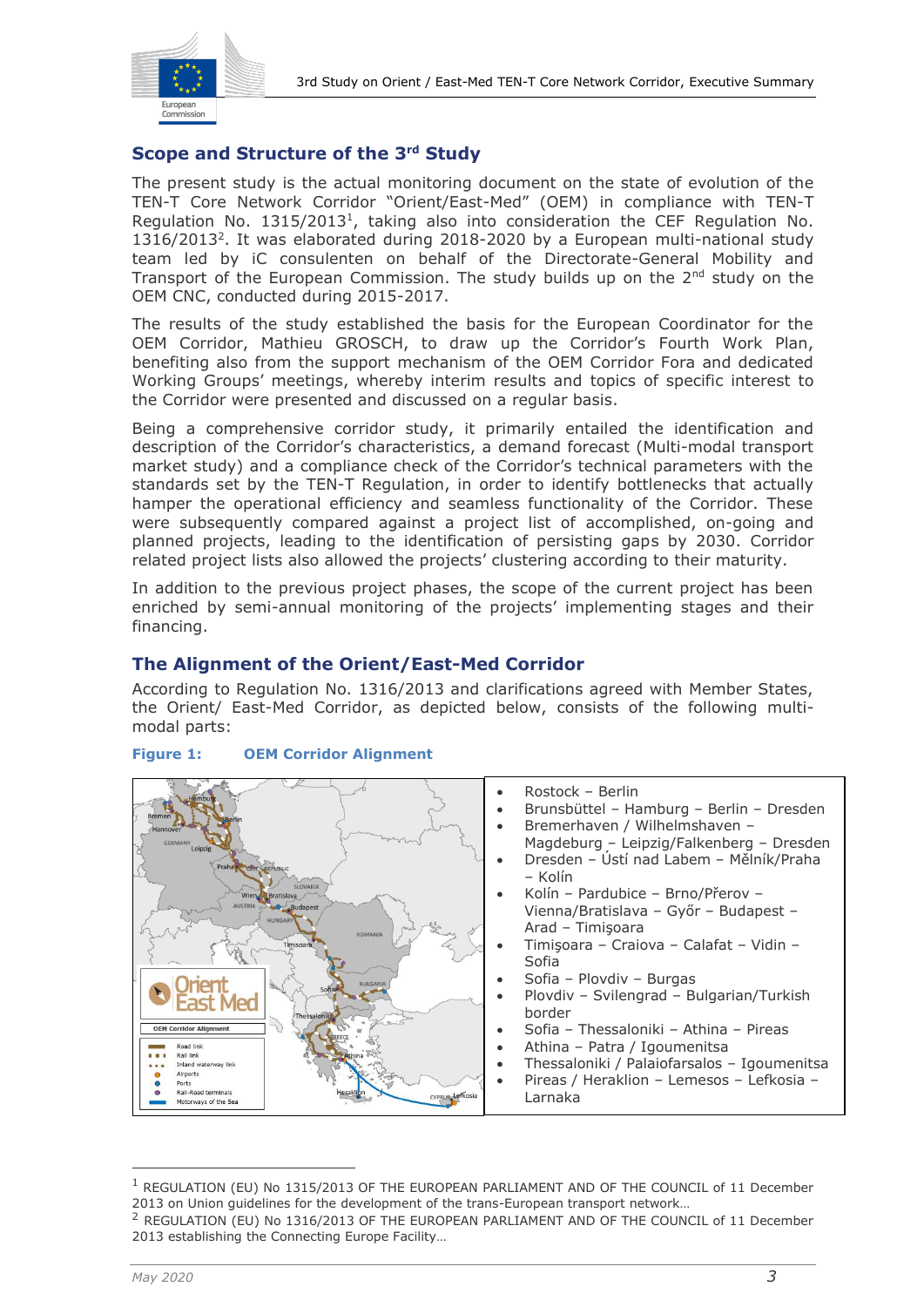

The **length of the Corridor** infrastructure sums up to approximately 5,800 km of rail, 5,400 km of road and 1,700 km of inland waterway (IWW). It is expected that the Corridor length will further adapt, e.g. with the construction of new by-pass roads, the length will increase. The OEM Corridor is tangent to 15 urban nodes and 15 core airports of the core network, from which 6 are main airports to be connected with high-ranking rail and road links until 2050. Furthermore, 10 Inland ports and 12 Maritime ports are assigned to the Corridor, as well as 25 Rail-Road Terminals (RRTs). In Cyprus, no rail infrastructure is deployed. OEM related maritime infrastructure exists in 4 countries, namely Bulgaria, Cyprus, Germany and Greece. The Danube IWW and its ports were analysed in the Rhine-Danube CNC study.

Several segments of the OEM Corridor are coinciding with other of the 9 Core Network Corridors, such as the Rhine-Danube Corridor (approx. 1000 km) and on shorter sections, the North Sea / Baltic, the Scandinavian-Mediterranean and the Baltic-Adriatic Corridors. Finally, the OEM Corridor includes sections of ERTMS Corridors<sup>3</sup>. The partially overlapping main routes of Rail Freight Corridors "Orient/East Med", "North Sea / Baltic" and "Amber" are defined through Annex II of Regulation No. 1316/2013<sup>4</sup> .

## **Status of the Orient/East-Med Core Network Corridor 2019**

Summarizing the information on the multimodal OEM 2019 infrastructure, Figure 2 depicts the rate of compliance for key technical parameters with regard to the explicit target values set to be met by 2030 in accordance with Regulation No. 1315/2013. Low compliance rates can be observed for the ERTMS and train length criterion (740 m), while the underdeveloped availability of alternative fuels is an issue in all modes of transport. Rail-Road terminals also still lack of competitive characteristics.



#### **Figure 2: OEM compliance rates of selected TEN-T parameters (2019<sup>5</sup>)**

<sup>&</sup>lt;sup>3</sup> Commission Implementing Regulation (EU) 2017/6 of 5th of January 2017 on the European Rail Traffic Management System European Deployment Plan (ERTMS EDP)

<sup>4</sup> For RFC alignments, see http://rne.eu/rail-freight-corridors/rail-freight-corridors-general-information/

<sup>&</sup>lt;sup>5</sup> The KPI calculation bases on infrastructure projects' information of September 2019 and the Corridor characteristics of December 2017.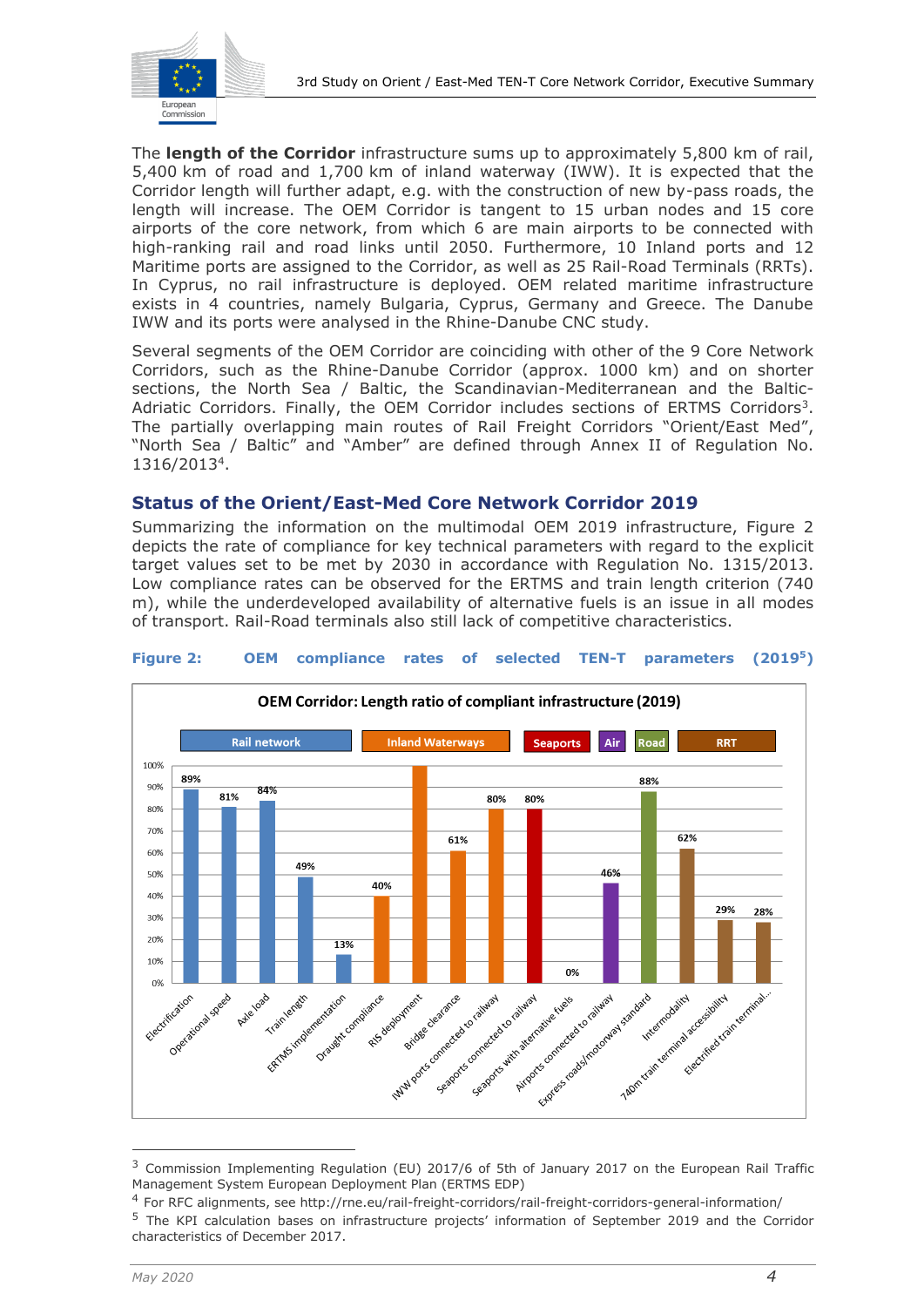

In more detail, the following deficiencies are identified on a modal basis for 2019:

- Railway network: ERTMS non-compliance on 87% length of the OEM rail network; train length is a major issue along the entire Corridor (except Germany); minimum axle load of 225 kN is an issue for Romania and Greece; maximum operating speed of lower than 100 km/h is a barrier for freight trains in Slovakia and Bulgaria; non-electrification at small parts in Germany, Romania and Greece, as well as traction system breaks.
- RRTs: only 1 RRT (located in Germany) is fully compliant with all market driven requirements (Intermodality, 740m train access, Electrified access).
- IWW network and ports: The OEM IWW network is allowed for vessels of CEMT class IV or higher, based on the requirement of navigability for ships of 9.5 m horizontal width, disregarding other parameters (such as draught and underpass height) that are not necessarily to be met; River Information services (RIS) not completely implemented in Czechia; lack of facilities for the provision of alternative fuels at all ports.
- Maritime: missing rail connection at Ports of Igoumenitsa and Patra (EL); lack of facilities for the provision of alternative fuels at all seaports, with the exception of pilot solutions; non-operational MoS link with Cyprus.
- Road network: ITS (southern part of the Corridor: RO, BG and EL) fail to transmit cross-border data; fragmented road charging schemes; slow deployment of alternative fuel for freight vehicles; uneven density of safe and secure parking areas with long sections missing suitable facilities in the southern part of the Corridor.
- Airports: three major core airports (Hamburg, Praha and Budapest) missing connection to "high speed passenger rail"; Bratislava, Timisoara and Thessaloniki airports missing connection to rail; no fixed storage tank facilities for aviation biofuel in use in OEM airports.

#### **Future demand for the Corridor**

The Multimodal Transport Market Study analysed the OEM Corridor-related transport system by providing an estimation of the prospective traffic flows on the Corridor in 2030. The forecasting study was done using three scenarios while also offering a view on the associated effects on the economy and the environment.

In the 2030 Reference Scenario<sup>6</sup>, freight volumes on the OEM are estimated to increase on average by 29% by 2030. Rail transport experiences the largest growth with an increase in traffic with 64% between 2016 and 2030, whereas road transport grows by 16% and IWW transport with a modest 9%. Growth rates for passenger transport are similar, with an increase of 29% in passenger-kilometres expected during the study period. All OEM Member States will benefit from the multimodal CNC Corridor implementation in terms of jobs and economic growth. However, the positive impact to society/economy will be in Slovakia (+4.9% GDP), Bulgaria (+3.6% GDP), Romania (+3.2% GDP), higher than in Greece, Hungary and Germany (below 1% GDP), while employment impacts range between 0.9% and 0.1%, accordingly.

When comparing the Baseline scenario<sup>7</sup> to the Reference scenario, on average 28% of potential rail freight volumes will not be realised, while road and IWW freight volumes will stay approximately the same. Investment in rail is therefore important to attain a shift from road transport towards more environmentally friendly modes of transport.

In addition, a third scenario was forecasted, which assesses the maximum of 2 hours of rail freight dwelling time at each **rail-border crossing point** on the OEM Corridor (as per the Joint initiative with the RFC OEM). According to the above scenario, the MS along the OEM rail network could not enjoy an accumulated total of additional  $\epsilon$  730

<sup>&</sup>lt;sup>6</sup> Assumes that all the projects of the OEM Project list from 2017 will be implemented until 2030.

 $7$  Assumes none of the planned projects of the OEM Project list from 2017 are implemented by 2030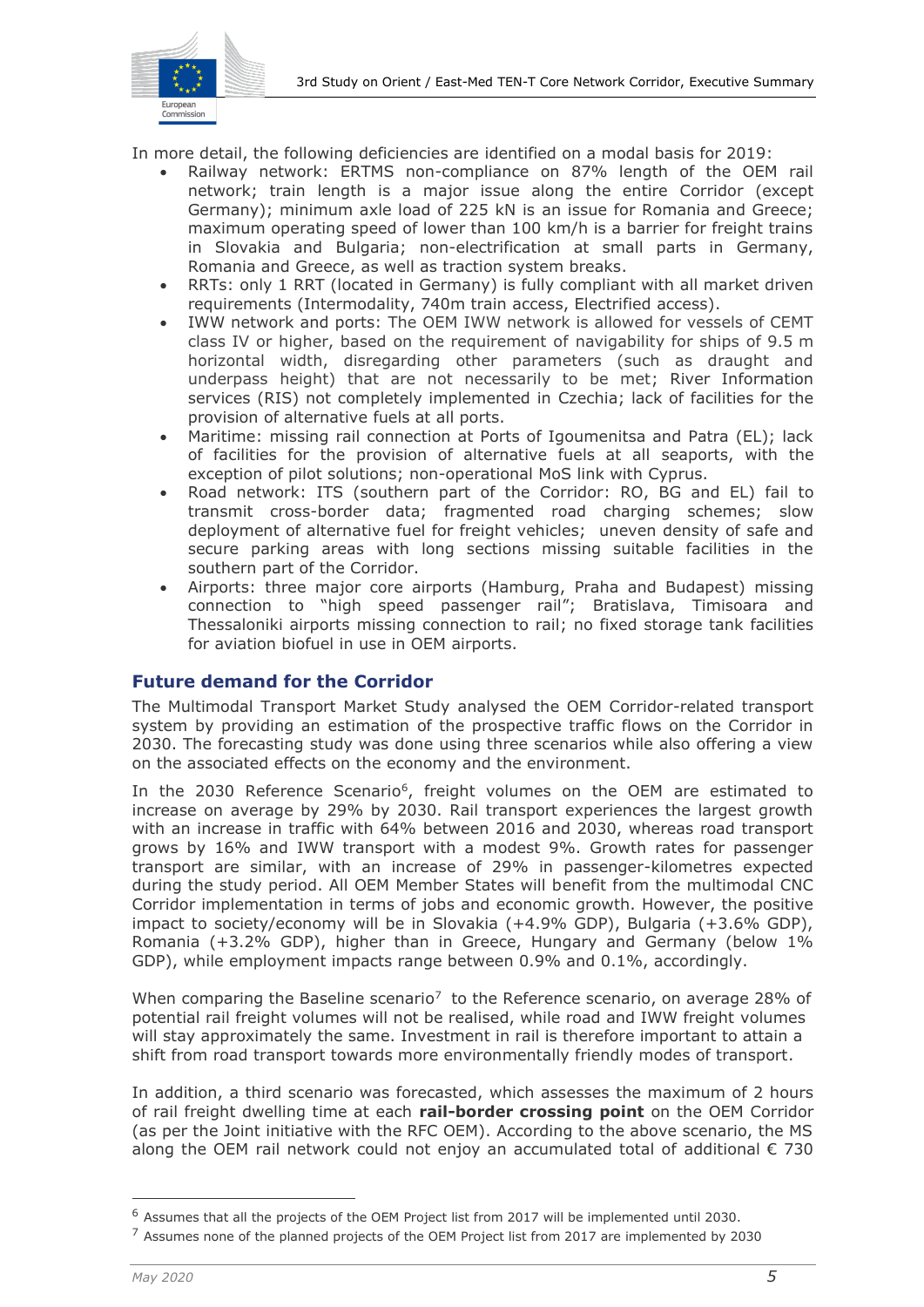

million GDP and 3609 Job-Years between 2016 and 2030 if rail freight dwelling times will not reduce to max. 2 hours and remain as high as in 2017.

In terms of environmental effects, a reduction in GHG emissions is expected in the OEM countries. In 2015, the transport sector in the OEM Member State<sup>8</sup> emitted in total around 267 million tonnes of  $CO<sub>2</sub>$ . While transport volumes are forecasted to increase over the period 2015–2030, modal shift and efficiency gains are outweighing traffic growth.  $CO<sub>2</sub>$  emissions are estimated to fall by 10.2% in 2030.

# **Project Pipeline of the Corridor**

For 2019, the respective updating of the project list revealed 649 projects allocated to the OEM Corridor, thereof 150 already concluded and 499 planned or on-going (see figures).





#### **Based on semi-annual monitoring campaigns, a tendency is visible to shift finalisation of projects from 2017-2020 to subsequent time clusters, in particular to 2021-2025.**

The projects on the OEM Corridor account for costs of  $\epsilon$  89.3 bn (including finalised projects). This figure represents "official" values of 568 projects, verified and approved by Member States and stakeholders. In turn, the project costs for several projects are still unknown. Estimates have shown that the actual total costs are likely to be around 15-20% higher than the officially known costs.

<sup>&</sup>lt;sup>8</sup> Values reflect the sum of total emissions coming from the transport sector in each OEM MS and thus not only limited to corridor related traffic.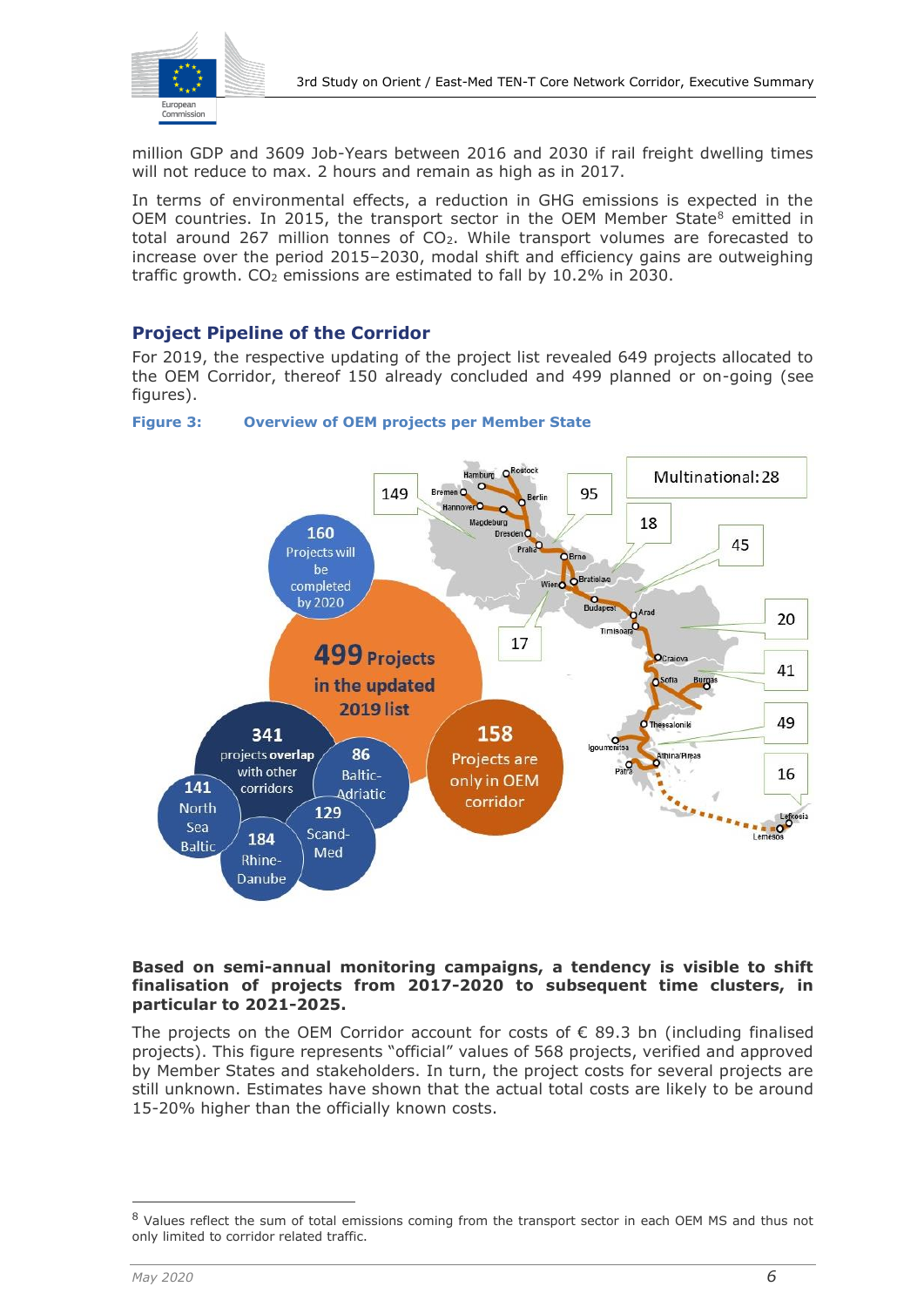

**Figure 4: Number of projects by completion time cluster (status September 2019)**



### **Funding needs of the OEM Infrastructure Project Pipeline**

During the OEM CNC study, again information on the projects' cost, maturity and financial viability were assessed. The financial analysis started with an assessment of the maturity status of the project pipeline by clustering active projects through different metrics, such as their contribution to Regulation's KPIs, their timing and the availability of an official cost figure. It turned out that 6% of the projects still don't have information on cost.

The analysis moreover determined the projects' funding sources, focusing on the economic efforts of the EU. For almost two thirds (64.1%) of the project pipeline, a complete information on funding sources is existing, accounting for  $\epsilon$  52.2 billion: of those,  $\epsilon$  13.7 billion (26.2%) come from EU funding, with a quasi-equal split between CEF/TEN-T grants and ESIF grants, while only 41% ( $\epsilon$  5.6 billion) of the EU funding has already been approved by Grant or Loan agreements<sup>9</sup>. Thus, the remaining share was still listed as "potentially funded". Finally, the OEM projects able to generate returns from the market (to cover the operating and possibly a share of the capital expenditure) were determined and assessed. Consequently, more than 25% of projects are deemed potentially financially sustainable. More specifically:

- 19.7% of projects, for a total value of  $\epsilon$  29.2 bn, are financially sustainable.
- 7.1% of the project list, for a total value of  $\epsilon$  10.9 bn, present good potential for financial sustainability.
- 73.2% of the project list, for a total value of  $\epsilon$  41.3 bn, have low to nonexistent potential for financial sustainability.

#### **Future challenges**

The list of on-going and planned infrastructure projects defines the prospects for the compliance with Regulation No. 1315/2013 and the alleviation of other identified key barriers related to cross-border issues, intermodality, interoperability, etc. Table 1 summarises the expected bottlenecks per mode in 2030, for which further actions (additional to Project List) would be required.

<sup>&</sup>lt;sup>9</sup> Only CEF/TEN-T grants marked as approved have been evaluated and confirmed by the EU. Amounts listed as potential have no assurance of being secured, and in some cases, they only represent the intention of the project promoter to submit the request for funding.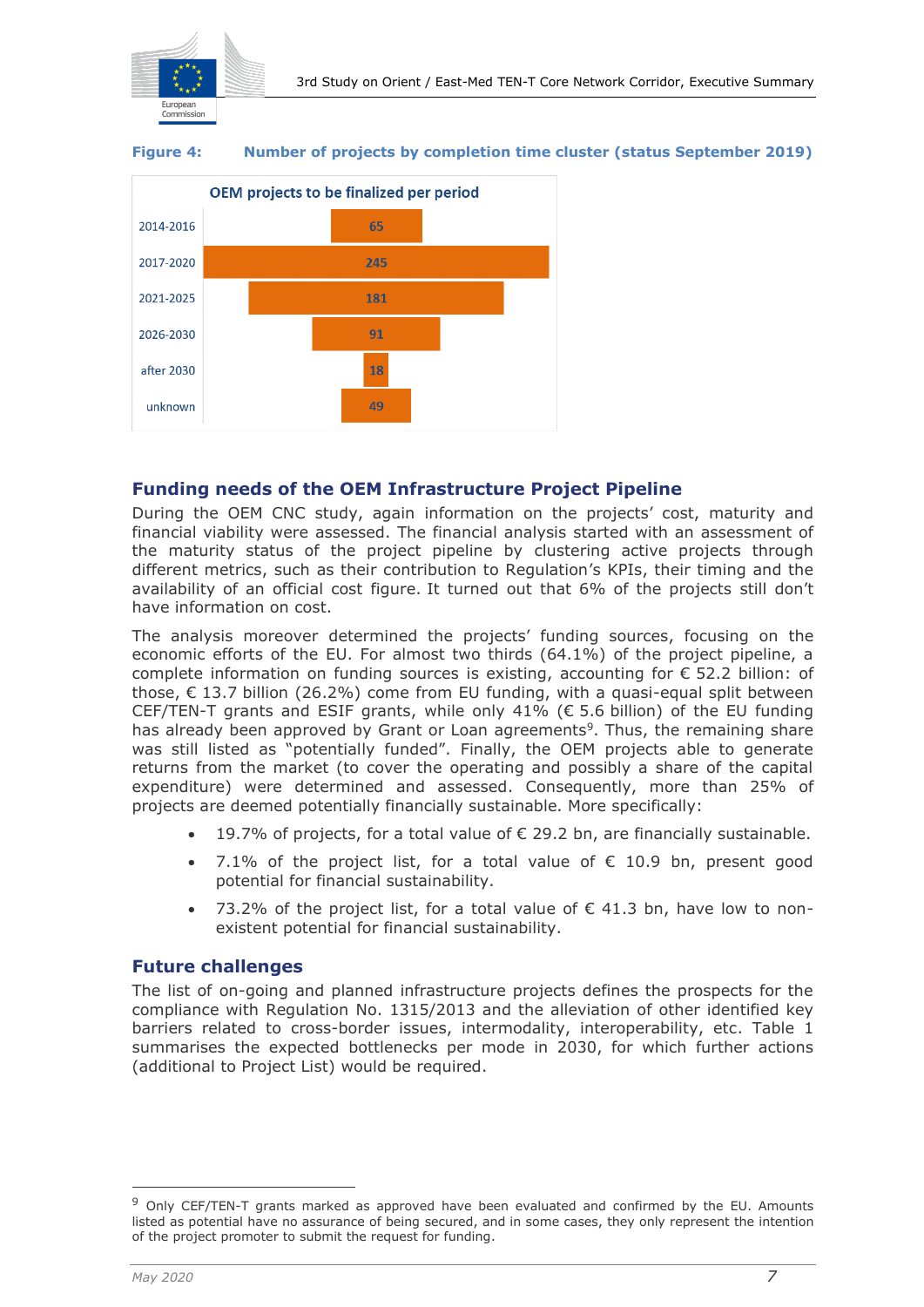

#### **Table 1: Selection of expected bottlenecks and network gaps in 2030**

| <b>Mode</b>         | <b>Section</b>                                                                                | <b>Bottleneck / Network Gap</b>                                                                              |
|---------------------|-----------------------------------------------------------------------------------------------|--------------------------------------------------------------------------------------------------------------|
| Rail                | Dresden - Praha (DE, CZ)                                                                      | Capacity bottleneck (New high-speed railway<br>line not be operable before 2035)                             |
|                     | Connection of JadeWeserPort (DE),<br>Bratislava - Petržalka - Rajka (SK)                      | Technical non-compliance with freight line<br>speed standard                                                 |
|                     | Majority of rail corridor sections in<br>AT, CZ and SK;<br>Plovdiv - Dimitrovgrad/Burgas (BG) | Technical non-compliance with 740m train<br>length standard                                                  |
|                     | Rail corridor sections in RO, BG, EL,<br>also parts of CZ and SK.                             | Technical non-compliance regarding intermodal<br>profile P70/400 (not obligatory as per TEN-T<br>regulation) |
|                     | Various sections                                                                              | Delayed ERTMS deployment                                                                                     |
|                     | Urban Nodes                                                                                   | Capacity bottlenecks, technical incompliance on<br>various last-mile sections                                |
| <b>IWW</b>          | Elbe River (DE, CZ)                                                                           | Non-compliant draught (<2.5 m)                                                                               |
| <b>Sea</b><br>ports | Igoumenitsa (EL)                                                                              | Missing rail connection                                                                                      |
|                     | Greek ports                                                                                   | Missing fully developed Port Community<br>Systems                                                            |
|                     | Bremerhaven, Wilhelmshaven (DE),<br>Burgas (BG), Thessaloniki,<br>Igoumenitsa, Patra (EL)     | Non-availability of alternative clean fuels                                                                  |
| Air<br>ports        | Hamburg (DE)                                                                                  | Missing connection with high speed pass. rail <sup>10</sup>                                                  |
|                     | All 9 OEM core airports                                                                       | Non-availability of alternative clean fuels <sup>11</sup>                                                    |
| <b>Road</b>         | Lugoj - Drobeta Turnu Severin -<br>Calafat                                                    | No motorway / expressway standard                                                                            |
|                     | Various sections                                                                              | Capacity bottleneck, lack of safe parking areas                                                              |

#### **Administrative & Operational barriers to be alleviated**

**Rail:** Principal identified persisting administrative and operational barriers along OEM CNC include a low level of ERTMS implementation and long waiting times in border stations for both passengers and freight trains due to operational issues; unnecessary double border police and technical controls; lack of harmonised operational rules, normative differences between Member States; lack of coordination of operations at current modernisation and rehabilitation works along the Corridor; lack of a consistent and updated information exchange system allowing for capacity planning, train operations and document transfer across borders; information gaps and barriers in communication largely affecting the planning of activities, personnel and rolling stock, as well as current operation of international freight trains.

During the 3rd study phase, additional actions were taken by extending the organisation of annual **Rail cross-border issues OEM CF Working Group** meetings with the RFC OEM, to include the European Union Agency for Railways and other DG MOVE railway units.

The support and progress follow-up were continued for the implementation of measures towards permanently reaching the **maximum 2-hour set goal for freight train border crossing** at all crossborder points.

<sup>10</sup> Connection with rail is only required by 31 December 2050 according to TEN-T regulation no. 1315/2013 Art. 41 (3).

 $11$  The regulation reguires from core airports by 31 Dec 2030 only the capacity to make alternative clean fuels available.